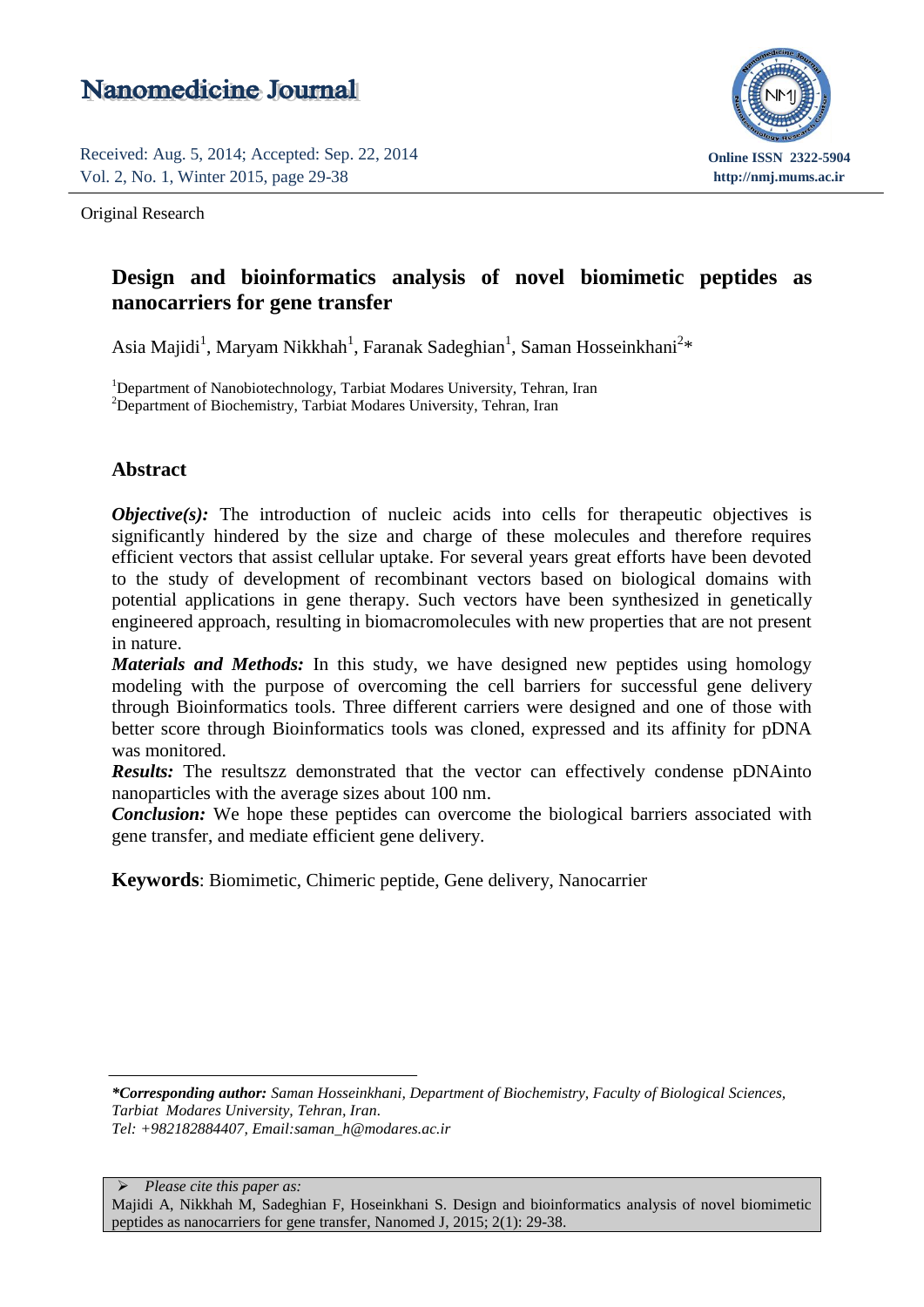## **Introduction**

Gene therapy can be defined as a clinical strategy to prevent or treat human disease by transfer of therapeutic genes into specific cells of the patients. Transferring of genetic materials towards cell and biological tissues currently is carried out through two major approaches, viral and non-viral transfer (1, 2). In viral approach, recombinant viruses which are transformed by replacing part of their genomes with a therapeutic gene are used as gene delivery vehicles (3). Although viral vectors have been used as efficient devices of gene delivery in the majority of studies (4, 5) and ongoing clinical trials (6- 8), their safety concerns such as immunogenicity, oncogenicity potential, probability of reversion to wild type virions and the costs, have been limited their usefulness in human gene therapy(9). Non-viral systems are synthetic vectors which can be divided into categories; i) cationic polymers and polypeptides, ii) cationic lipids (including cationic liposome). Despite their low transfection efficiency in comparison to viral system, they are extensively considered and investigated because of their low toxicity (2, 9).

Peptides and peptide-based vectors are synthesized in two approaches, chemical and genetic engineering.

Recombinant peptides have advantages over other chemically synthetic peptides in that they are able to be prepared as monodisperse material with well-defined monomer sequence (10). Biomimetic peptide vectors are designed to mimic the viral characteristics and perform an array of self-guided function in order to prevail over the cellular barriers. The major challenge to this approach is that, each domain of the vector can preserve its functionality and doesn't interfere with the functions of other domain (11).

In this study, we designed three biomimetic peptides containing domains which could overcome cell barriers. The peptides contained multiple domains

including: i) two tandem repeating units of truncated histone H1 to condense pDNA and protection from serum nuclease degradation (12, 13), ii) amphipathic cell penetrating peptide, MPG, consisting fusion peptide sequence derived from HIV gp41 (glycoprotein) to destabilize endosomal membrane and SV40 large Tantigen NLS, which was used as a nuclear localization signal(14).

The peptide domains particularly fusion peptide and truncated histone H1 should have expected secondary structure to producing functional peptide. The first peptide of our study consists of one repeating unit of above mentioned domains and for simplicity; it will be shown as MPG-2H1.

The second one is two tandem repeating units of MPG-2H1 and it will be shown as 2TMPG-H1. Finally; the third peptide is two reverse repeating units of MPG-2H1 and it will be shown as 2RMPG-H1 (Figure 1).

Bioinformatic analysis was then carried out for all three peptides, from sequence to structure, to evaluate the structural stability in expression and production processes. Secondary structure prediction for three peptides was done by I-TASSER server because the correct and expected secondary structures of domains leads to producing functional peptides.

One peptide with the highest suitable score in homology modeling assay and Bioinformatics tools was chosen to investigate its DNA-binding ability by analyzing the particle size and zeta potential of prepared nanoparticle (DNA/Peptide complex).

## **Materials and Methods**

### *Peptides design*

To protect DNA from solution to the cell nucleus, peptide-based vectors must navigate extra and intracellular barriers. Accordingly the vector should be able to: a) condense DNA for minifying DNA from a large micro-meter scale to a smaller nanometer scale which is suitable for endocytic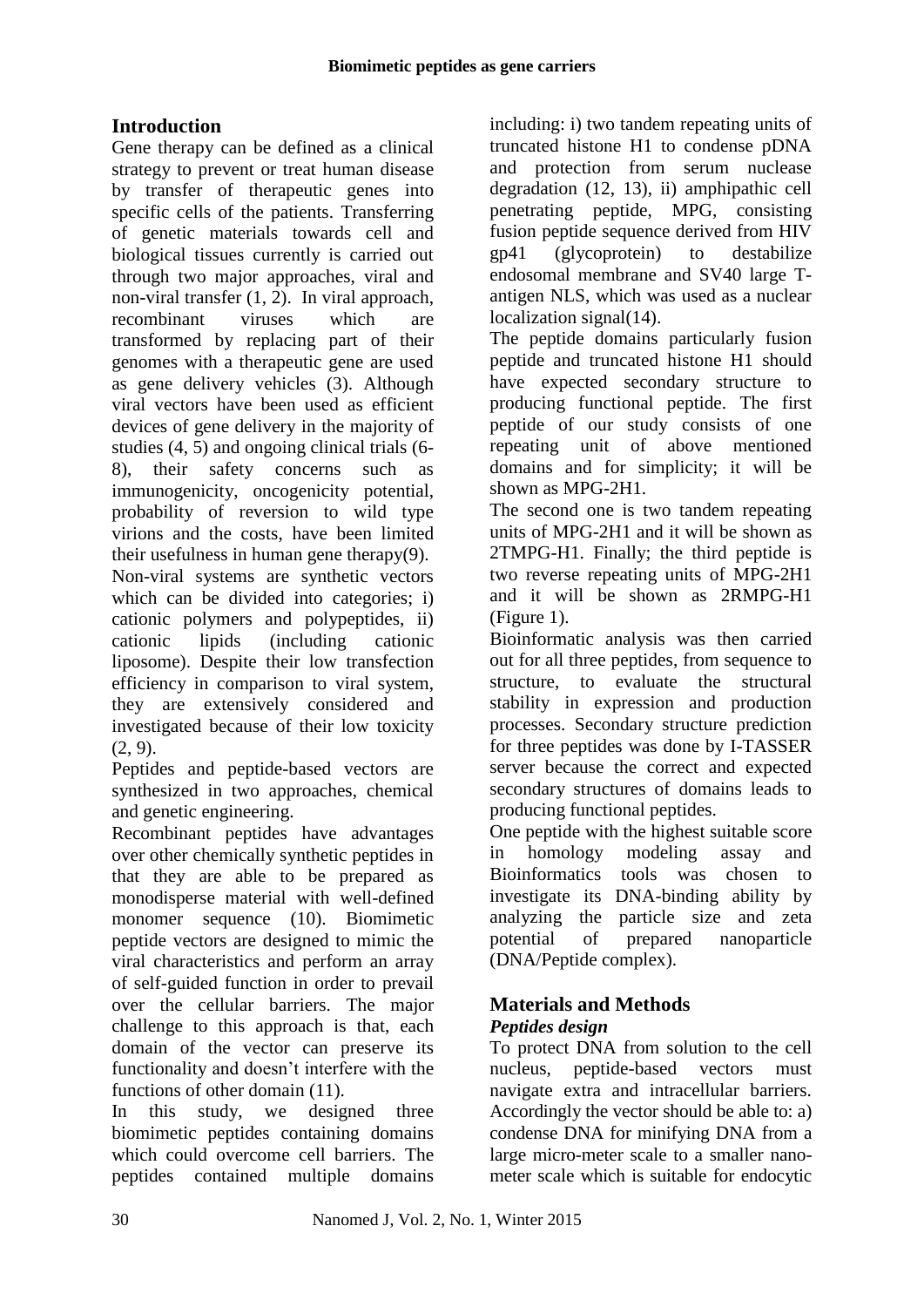uptake and protection from serum nuclease degradation and, b) enhance the release of the gene from the endosomal compartment into the cytosol, and c) facilitate the displacement of DNA from the cytosol to the nucleus. These peptides with chimeric architecture can be developed to mimic viral characteristics to facilitate efficient gene delivery (2, 15).

The genes encoding MPG-2H1, 2TMPG-2H1 and 2RMPG-2H1 were designed based on the above-mentioned motif arrangements (Figure 1) and cloned in pET-28a using *Nde*I and *Xho*I restriction sites, and under the control of T7 promotor.



NLS: PKKKRKVA

**DNA binding peptide: TPKKSTKKTPKKAKKATPKKSTKKTPKKAKK** 

**Figure 1.** The schematic image of the peptides with related sequences.

The stability of the corresponding mRNA secondary structure was evaluated by *Mfold web server* which is available at [http://mfold.rna.albany.edu/?q=mfold/RNA](http://mfold.rna.albany.edu/?q=mfold/RNA-Folding-Form) [-Folding-Form](http://mfold.rna.albany.edu/?q=mfold/RNA-Folding-Form)*. mfold* package for RNA and DNA secondary structure prediction is based on the nearest neighbor thermodynamic rules, and predicts a minimum free energy,  $\Delta G$ , for folding of any particular base pair (16). This server takes the desired gene sequence as the input (Figure 2a) and displays images of all computed folded structures and their initial  $ΔG<sub>l</sub>$ 





**dG = -54.47 [Initially -68.00] dG = -47.69 [Initially -64.60] c**



**dG = -102.05 [Initially -123.60] dG = -92.57 [Initially -117.8] d**



**dG = -85.29 [Initially -113.30] dG = -82.50.69 [Initially -107.80]**

**Figure 2**. prediction of mRNA secondary structure by mfold server: a)input, showing the nucleotide sequence of the query; MPG-2H1 gene, (b-d)output data of mfold server with the most and less related ΔG, for b) MPG-2H1; c) 2TMPG-2H1; d) 2RMPG-2H1.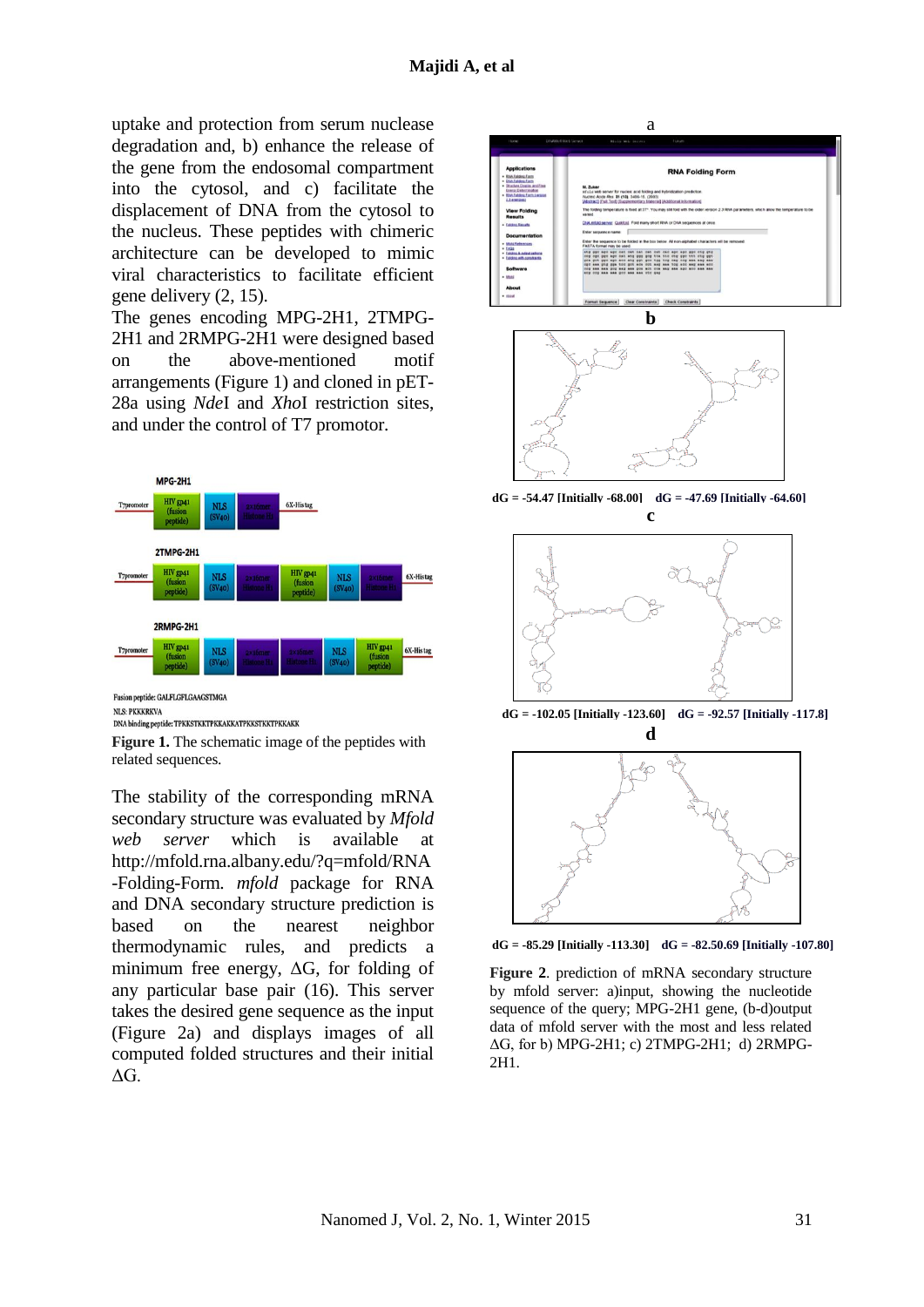#### *Peptides sequences*

The corresponding amino acid sequences for each motif of peptides are as follow; FP: GALFLGFLGAAGSTMGA; H1: TPKKSTKKTPKKAKKATPKKSTKKTP KKAKK; NLS: PKKKRKVA. So the final amino acid sequences of these constructs after expression in pET28a will be:

#### **MPG-2H1**;

MGSSHHHHHHSSGLVPRGSHMGALF LGFLGAAGSTMGAWSQPKKKRKVGS ATPKKSTKKTPKKAKKATPKKSTKKT PKKAKKLEHHHHHH

#### **2TMPG2H1**;

MGSSHHHHHHSSGLVPRGSHMGALF LGFLGAAGSTMGAWSQPKKKRKVGS ATPKKSTKKTPKKAKKATPKKSTKKT PKKAKKEFGALFLGFLGAAGSTMGA WSQPKKKRKVGSATPKKSTKKTPKK AKKATPKKSTKKTPKKAKKLEHHHH HH

#### **2RMPG2H1**;

MGSSHHHHHHSSGLVPRGSHMGALF LGFLGAAGSTMGAWSQPKKKRKVGS ATPKKSTKKTPKKAKKATPKKSTKKT PKKAKKEFKKAKKPTKKTSKKPTAKK AKKPTKKTSKKPTASGVKRKKKPQS WAGMTSGAAGLFGLFLAGLEHHHHH H

The analysis of protein or peptide sequences provides the information about the preference of amino acid residues and their distribution along the sequences which is required for understanding the secondary and tertiary structures of proteins and their functions. Several tools are available on the Internet to compute different parameters of amino acid sequences.

For example, the computation of amino acid composition of a protein is available at *<http://www.expasy.ch/tools/protparam.html>* This server takes the amino acid sequence as the input (Figure 3a) and displays the amino acid composition, atomic composition, molecular weight, theoretical pI, extinction coefficients, estimated halflife (in yeast, *E. coli*, and mammalian reticulocytes) and Instability index as outputs (Figure 3b).

In the case of the above mentioned biomimetically designed peptides theoretical pI is an important parameter when purifying them by metal affinity chromatography and the instability index provides an estimate of the stability of peptides in a test tube.

The amino acid sequences of all three peptides were imported into this server (17).

#### *Secondary structure prediction*

As the biological functions of the proteins and peptides are defined by their 3D structure (which commands how the protein interacts with ligands or other protein molecules), predicting the protein structure is one of the most common motivations for applying the structural information to gain insight into the protein's biological function.

The biological utility of the predicted protein models relies on the accuracy of the structure prediction (18). The iterative threading assembly refinement (I-TASSER) server is an incorporated platform for automated protein structure and function prediction.

This server is based on the sequence-tostructure-to-function paradigm.

I-TASSER first starts from an amino acid sequence and yield three-dimensional (3D) atomic models from multiple threading alignments and iterative structural assembly simulations. In fact, this server provides a complex procedure in protein structure prediction, which combines various techniques such as threading, *ab initio* modeling and atomic-level structure refinement approaches and has been ranked as the best method for the automated protein structure prediction.

In comparison with a number of other useful online structure prediction tools like *HMM-HMM*, *GenTHREADER*, *Phyre*  server, *Robetta* server*, PredictProtein*  server, etc., the uniqueness of the I-TASSER server is in the significant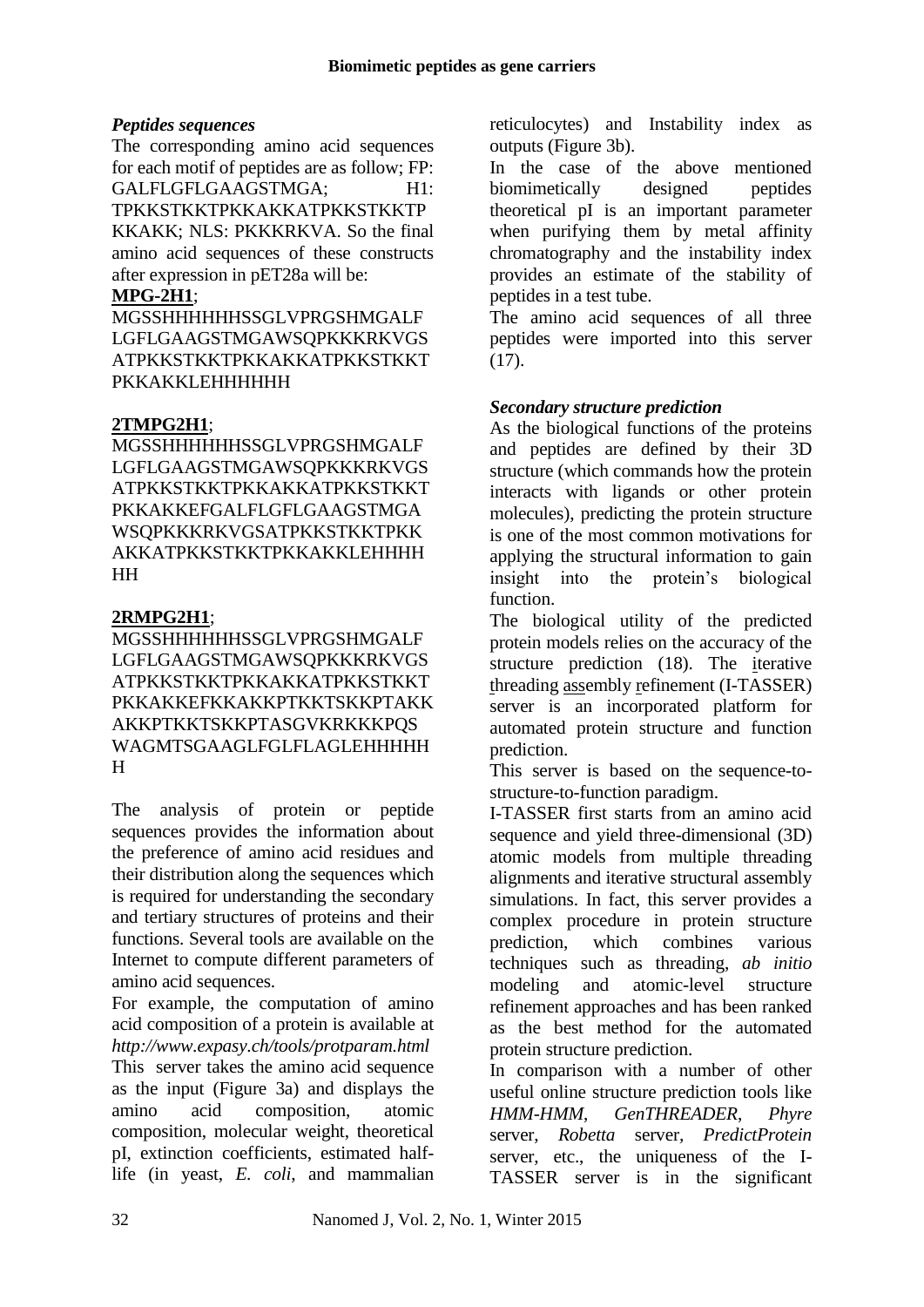accuracy and reliability of full- length structure prediction (19).





**Figure 3.** a) Calculation of amino acid composition by Expasy/ProtParam servers: input, showing the amino acid sequence of the query; MPG-2H1, b) output data of Expasy/ProtParam servers for MPG-2H1; showing the amino acid composition and other important data of this peptide.

The peptides sequences in FASTA format were imported as input into the I-TASSER server which is available at

[http://zhanglab.ccmb.med.umich.edu/I-](http://zhanglab.ccmb.med.umich.edu/I-TASSER/)

[TASSER/](http://zhanglab.ccmb.med.umich.edu/I-TASSER/) (Figure 4a). A typical secondary structure prediction contains three states: alpha helix  $(H)$ , beta strand  $(S)$  and coil  $(C)$ , with confidence scores for each residue which are shown in result pages of this server. Also the images of up to five predicted models, with highlighted regular secondary structures are illustrated.

This will help quickly in verifying the topology of the query protein from the modeled structure(s). As described by the I-TASSER server, C-score is a confidence score for estimating the quality of the predicted models by I-TASSER. C-score is typically in the range of -5 and 2 where a C-score of higher value signifies a model with a high confidence and vice versa.

The I-TASSER server has a standard for measuring structural similarity between two structures, which is known as TM-score. When the native structure is known, TMscore usually measures the accuracy of modelled structure. A TM-score>0.5 suggests a model of correct predicted topology and a TM-score<0.17 indicates a random similarity (19).

#### *Nanoparticle preparation and characterization*

To confirm DNA-binding ability of peptide, 0.5 μg plasmid with luciferase as reporter gene was mixed with increasing amounts of the peptide in several charge ratios (nitrogen to phosphate (N/P) ratio) and incubated at room temperature for 30 min. Zeta potential and size of the nanocarriers play key roles in transfection efficiency. So it is important to know about particle characteristics. The Zeta potential, average particle size and the particle size distribution of the complexes were determined by Zetasizer Nano ZS instrument (Malvern Instruments, UK). In order to do these measurements, the complexes of pDNA (500 ng) and MPG-2H1 peptide at N:P ratios (nitrogen to phosphate ratio) of 2 and 8 were prepared and measurements were done in the final volume of 1ml PBS buffer.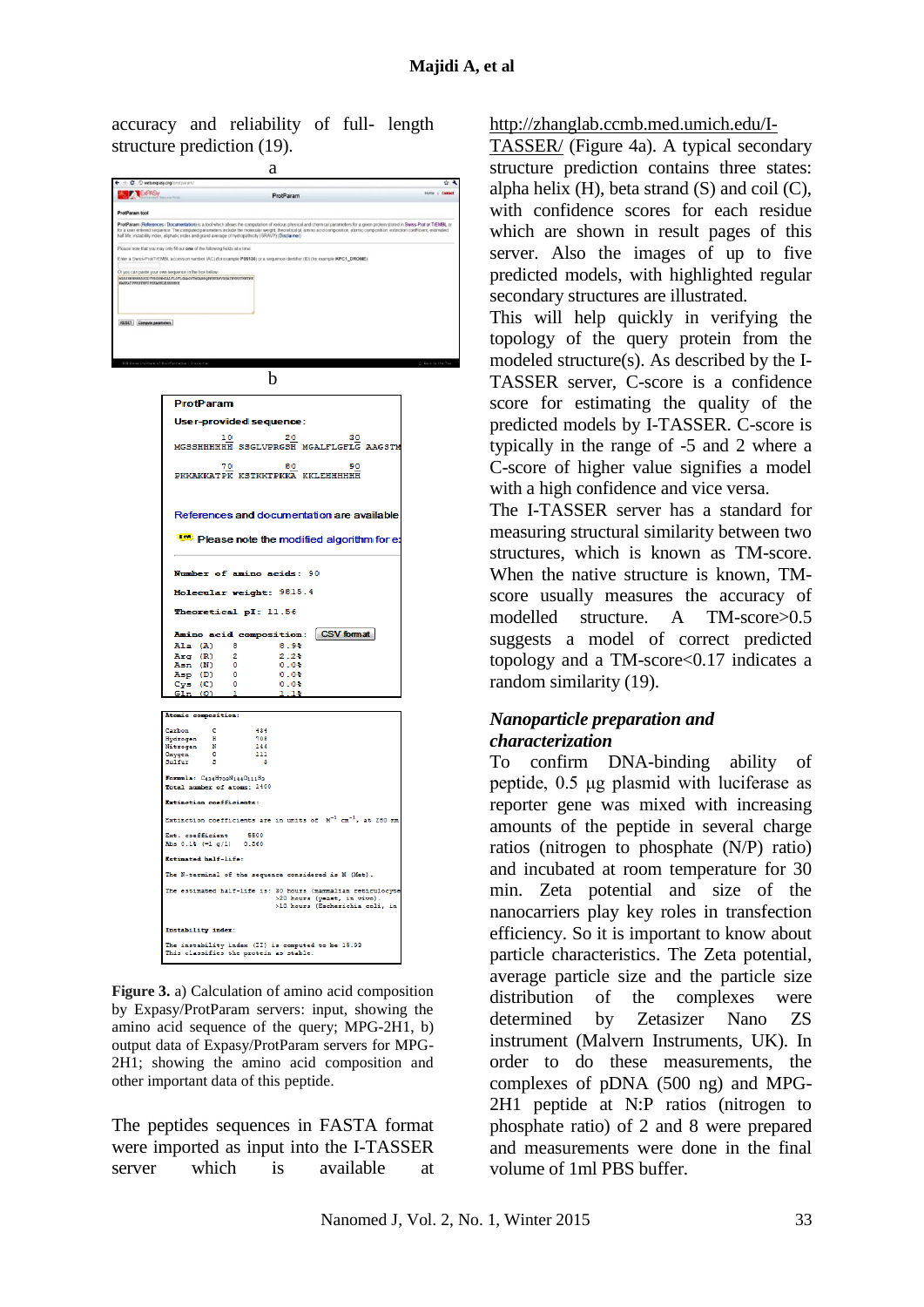



**Figure 4.** Prediction of peptide secondary structure by I-TASSER server: a)input, showing the peptide sequence of the query; MPG-2H1. An illustrative example of the I-TASSER result page (b–c) the page shows (b) query sequence in FASTA format; (c) Predicted secondary structure and solvent stability of the query protein The secondary structures in the model are highlighted in red (for α-helices); and (d) image of the top five predicted models and links for downloading the PDB-formatted structure files. The confidence score for estimating the model quality is reported as C-score and TM-score (red circles).

#### **Results and Discussion**  *mRNA stability*

The *Mfold web server* predicted eleven structures for MPG-2H1 folded mRNA with initial  $\Delta G$  in the range between -68 and -64 kcal/mol and ΔG of folded structure formation between -54 and -47

kcal/mol (data not shown). Structures 1 and 11 with the most and less related ΔG are shown in figure 2b. The results showed all 11 predicted folded structure of this mRNA are stable and formed spontaneously. This server also predicted 15 fifteen structures for 2TMPG-2H1 and twenty structures for 2RMPG-2H1 folded mRNA with initial  $\Delta G$  in the range between -123 and -117 kcal/mol for 2TMPG-2H1 and -113 and -107 kcal/mol for 2RMPG-2H1 (data not shown). Two examples of predicted secondary structure and the ΔG of folded structure formation for 2TMPG-2H1 and 2RMPG-2H1 are shown in figure 2c and 2d; respectively. According to calculated  $\Delta G$  by this server, it seems that the mRNA secondary structures of all constructs are stable and the 2TMPG-2H1 mRNA is more stable than the others.

#### *Analyzing of peptides sequences*

According to the results predicted by *protparam* server the lysine content of the designed peptides, is 22% to 26% of the total and the peptides are basic in nature. As above mentioned theoretical pI is an important parameter when purifying these peptides by metal affinity chromatography, while the basic peptides have generally positive charge at neutral pH and their affinity decrease because of  $Ni<sup>+</sup>$  Repulsive force. In these cases the pH of lysis buffer should be adjust based on pI of peptides to neutralize peptide and stable linkage between peptides and nickel-Sepharose beads of column.

The instability index (II) is computed to be in the rang between 14 and 16, so these peptides are classified as stable proteins. If the index is less than 40, then it is probably stable in the test tube. If it is greater then it is probably not stable. Finally the estimated half-life for all of them is estimated to be 30 hours in mammalian reticulocytes (in vitro), more than 20 hours in yeast (in vivo) and more than 10 hours in *Escherichia coli* (in vivo)(table 1). It means that these peptides have expression capability in all eukaryotic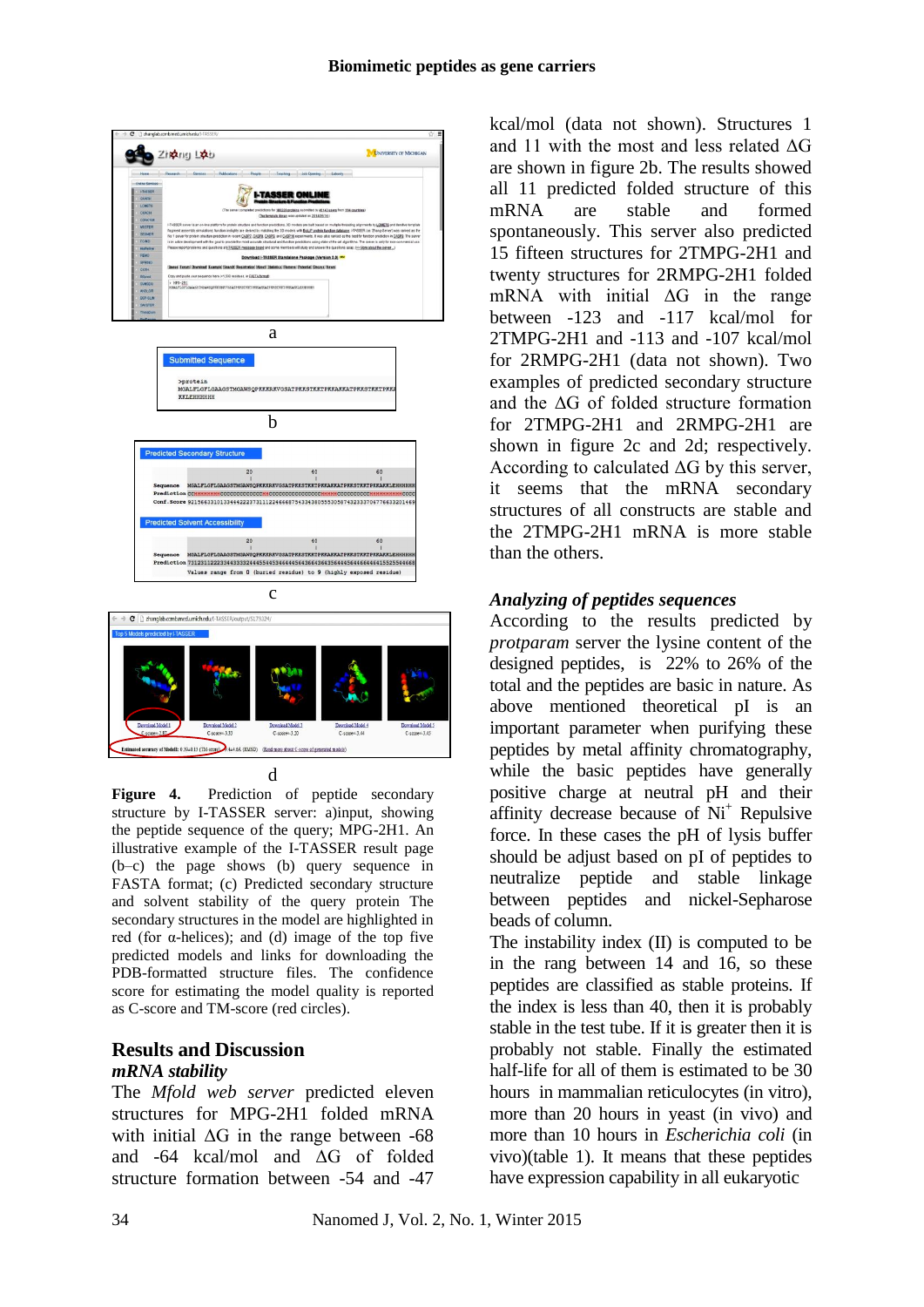and prokaryotic expression systems.The obtained result of *protparam* server for all three peprtides are shown in table 1.

|                  | Number of amino<br>acides | <b>Molecular</b><br>weight(D) | pI    | Ratio of<br>$lysine(\% )$ | <b>Extinction</b><br>coefficient | <b>Instability index</b> | <b>Estimated half life</b>                                              |
|------------------|---------------------------|-------------------------------|-------|---------------------------|----------------------------------|--------------------------|-------------------------------------------------------------------------|
| $MPG-2H1$        | 90                        | 9815.4                        | 11.56 | 22.2                      | 5500                             | 15.93                    | 30 h mammalian<br>reticulocytes<br>$>20$ h in yeast<br>$>10$ h in Ecoli |
| <b>2TMPG-2H1</b> | 153                       | 16529.5                       | 11.64 | 26.1                      | 11000                            | 15.36                    | 30 h mammalian<br>reticulocytes<br>$>20$ h in yeast<br>$>10$ h in Ecoli |
| 2RMPG-2H1        | 153                       | 16529.5                       | 11.64 | 26.1                      | 11000                            | 14.95                    | 30 h mammalian<br>reticulocytes<br>$>20$ h in yeast<br>$>10$ h in Ecoli |

**Table 1.** Output datas of protparam server for all three peprtides.

#### *Secondary structure prediction*

The result page of I-TASSER includes the submitted amino acid sequence in FASTA format (Figure 4b) and the predicted secondary structures with the highest confidence score for each residue. The confidence score for each residue is shown with values ranging between 0 and 9, in which a higher score indicates a prediction with higher confidence (Figure 4c) and the images of up to five predicted models, with highlighted regular secondary structures are illustrated in Fig. 4d. The I-TASSER result page of MPG-2H1 construct, showed that the C-score for the first model is -2.87 which is greater than the other predicted models and the value of TM-score is  $0.39 \pm 0.13$ . The C-score and TM-score are -3.62 and 0.32±0.11 for 2TMPG-2H1, -4.06 and 0.28±0.09 for 2RMPG-2H1; respecti-vely (data not shown). This server only reports the quality prediction (TM-score) for the first model of each constructs, because the correlation between C-score and TM-score is weak for other predicted models. Even though the C-score and TM-score values of all constructs are confirming the correct topology has been built up, the comparison between three construct shows that the predicted model of MPG-2H1 has higher C-score and TM-score and hence more confidenent secondary structure than the others, so this construct was selected for characterization tests.

The coordinate file (in PDB format) of each constructed model has been viewed by PYMOL software which is the molecular visualizing program for the modeled protein and the predicted functional sites. The 3D models of the designed peptides represent the precise position of secondary stucture of peptides with details like the orientation of N and C-terminal of peptides, α-helix of Fusion Peptide (FP) and β-turn structures of 16 mer H1 histon motif (Figure 5).

The earlier studies about MPG showed that this peptide is chemically stable, highly soluble in physiological buffers such as PBS and exhibits a very versatile structure. CD mesearment of MPG had shown that this peptide is folded into an  $\alpha$ helix in the presence of trifluoroethanol (20%) or into a β-sheet structure in PBS (20). Crystal Structure of Fusion Peptide (FP) of HIV-1 gp41 indicated the occurrence of the helical form of FP in this protein (21).

α-helix structure of Fusion Peptide (FP) domain is crucial in the mechanism of endosomal pathway (22, 23).

The 3D models obtained by I-TASSER server confirmed the presence of FP  $\alpha$ helix structure in all the designed peptides (Figures 5a1, 5b1 and 5c1).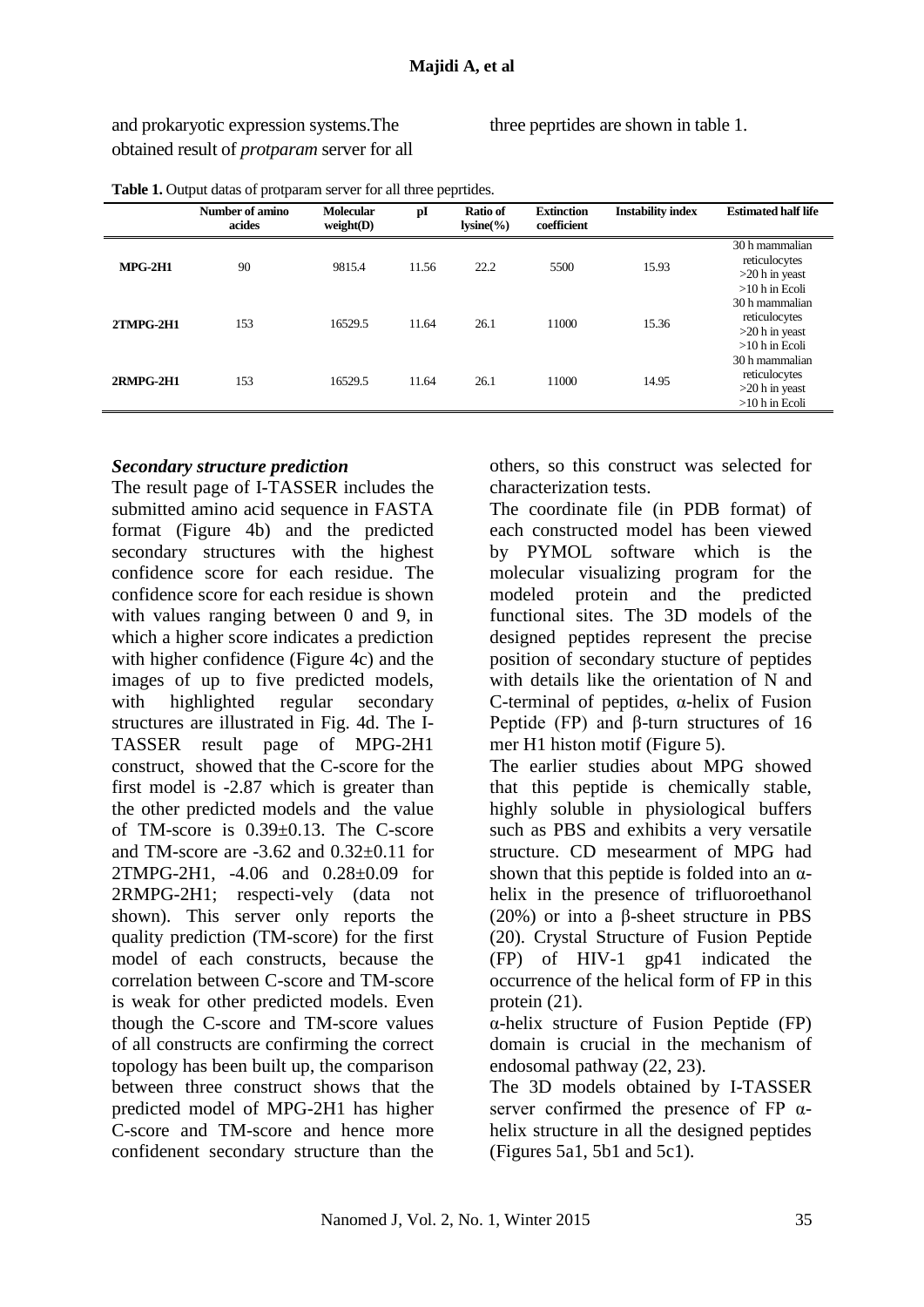









 $c_1$  c<sub>2</sub> **Figure 5.** Illustrative 3D models of peptides obtained by I-TASSER server and opened by PYMOL software; a) MPG-2H1;  $a<sub>1</sub>$ ) the N and Cterminal of peptides, FP α-helix and β-turns structures,  $a_2$ -  $a_3$ ) closer looks of β-turn1 and β-turn 2 respectively. b) 2TMPG-2H1;  $b_1$ ) the N and Cterminal of peptides and two FP  $\alpha$ -helix structures,  $b_2$ ) structures of β-turns 1 and 2. c) 2RMPG-2H1;  $c_1$ ) the N and C-terminal of peptides and only one FP α-helix,  $c_2$ ) structures of β-turns 1 to 6.

The 16mer histone H1 motif in our investigated peptides has four repeating units of TPKK. The previous studies showed that the S/TPKK containing peptides adapt β-turn structures. Such a structure has been implicated in the binding of the peptide motif to the DNA molecules (24).

Another studies also suggest that the two β-turn structures present in the 16 mer (TPKK) peptide could be important in facilitating binding to different regions of duplex DNA thereby bringing about close packing and condensation (25).

In 3D model of MPG-2H1 and 2TMPG-2H1 two β-turn structures and in 2RMPG-2H1 3D model six β-turn structures are clearly seen (Figures  $5a_2$ ,  $5a_3$ ,  $5b_2$  and  $5c_2$ ).

#### *Evaluation of particles characteristics*

Determination of the size and charge of the nanoparticles consisting MPG-2H1 peptide and DNA at different N:P ratios indicates that nanoparticles with different average sizes can be obtained. At N:P ratio of 8, the pDNA was condensed into nanoparticles with 107.7 nm size and 18.5 mV surface charge, while at N:P ratio of 4, the size and surface charge of nanoparticles is 379.5 nm and 5.15 mV; respectively (Figure 6). According to many recent studies (11-13), the nanoparticles with above-mentioned characteristic have ability to overcome the biological barriers and mediate efficient gene transfer.

#### **Conclusion**

In coclusion, according to the results presented in this paper, we have successfully predicted that the biomimetic peptides with chimeric architecture can gain expected functional secondary structures. This can extend our knowledge for design of efficient delivery systems that can efficiently condence DNA into nanoparticles and can be fine-tuned for gene transfer needs. Such systems can be programmed to transfer genes to various cell types.

#### **Acknowledgments**

Financial support of this work was provided by Research Council of Tarbiat Modares University.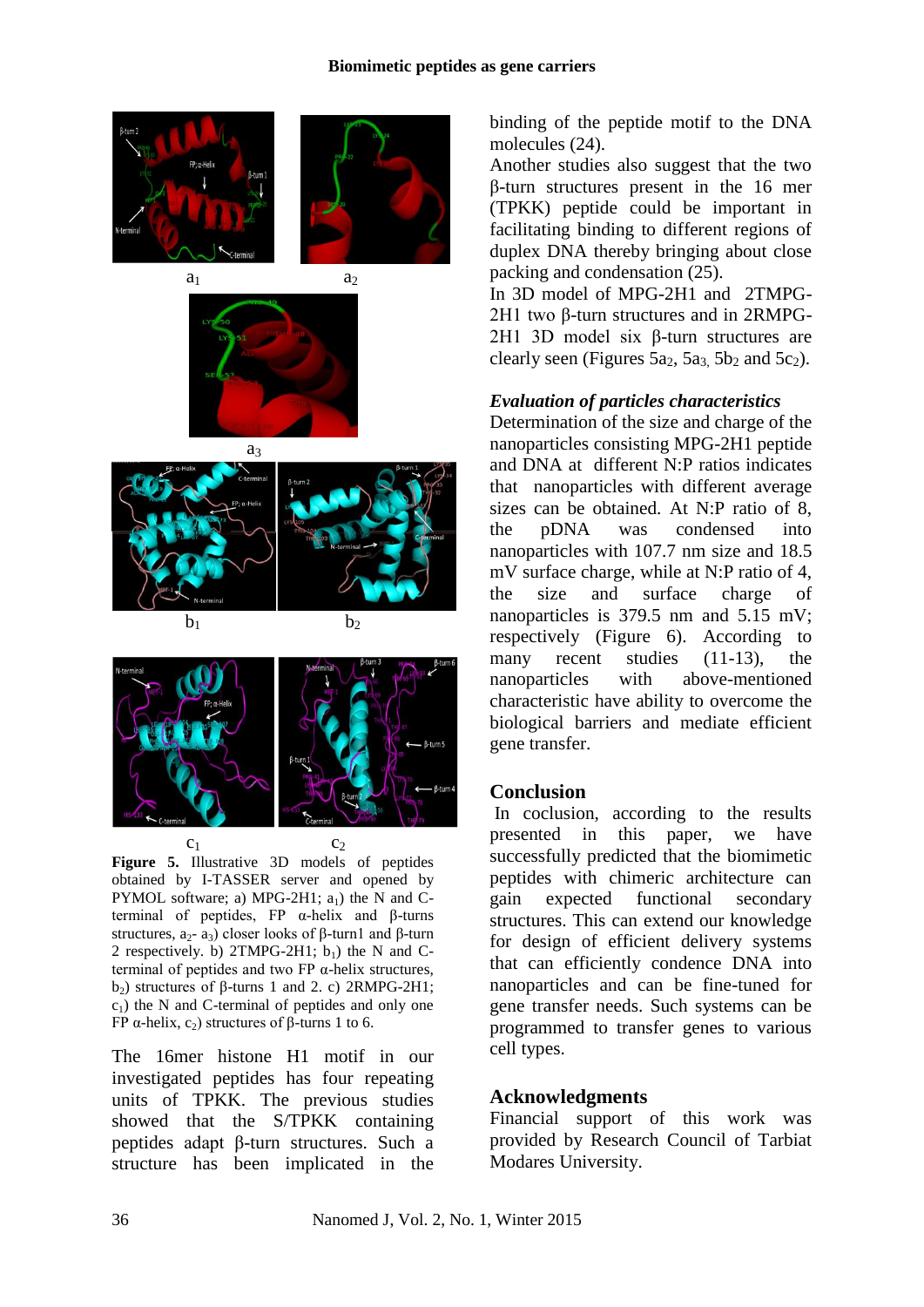

**Figure 6.** Size (nm) and zeta potential (mv) of nanoparticles consist of MPG-H1 peptide and DNA at N:P ratios of 4 and 8; a-b) size and zeta potential of nanoparticles N:P ratios of 4, c-d) size and zeta potential of nanoparticles N:P ratios of 8. Their related result quality and plots were shown.

#### **References**

- 1. Crystal RG. Transfer of genes to humans: early lessons and obstacles to success. Science. 1995; 270(5235): 404-410.
- 2. Pack DW, Hoffman AS, Pun S, Stayton PS. Design and development of polymers for gene delivery. Nat Rev Drug Discov. 2005; 4(7): 581-593.
- 3. Somia N, Verma IM. Gene therapy: trials and tribulations. Nat Rev Genet. 2000; 1(2): 91-99.
- 4. During MJ. Adeno-associated virus as a gene delivery system. Adv Drug Deliv Rev. 1997; 27(1): 83-94.
- 5. Vile RG, Tuszynski A, Castleden S. Retroviral vectors. From laboratory tools to molecular medicine. Mol Biotechnol. 1996; 5(2): 139-158.
- 6. Cavazzana-Calvo M, Hacein-Bey S, de Saint Basile G, Gross F, Yvon E, Nusbaum P, et al. Gene therapy of human severe combined immunodeficiency (SCID)-X1 disease. Science. 2000; 288(5466): 669-672.
- 7. Sheridan C. Gene therapy finds its niche. Nature biotechnology, 2011. 29(2): 121- 128.
- 8. Davidson BL, Breakefield XO. Viral vectors for gene delivery to the nervous system. Nat Rev Neurosci. 2003; 4(5): 353-364.
- 9. McCarthy HO, Wang Y, Mangipudi SS, Hatefi A. Advances with the use of bioinspired vectors towards creation of artificial viruses. Expert Opin Drug Deliv. 2010; 7(4): 497-512.
- 10. Canine BF, Hatefi A. Development of recombinant cationic polymers for gene therapy research. Adv Drug Deliv Rev. 2010; 62(15): 1524-1529.
- 11. Wang Y, Mangipudi SS, Canine BF, Hatefi A. A designer biomimetic vector with a chimeric architecture for targeted gene transfer. J Control Release. 2009;  $137(1)$ : 46-53.
- 12. Soltani F, Sankian M, Hatefi A, Ramezani M. Development of a novel histone H1 based recombinant fusion peptide for targeted non-viral gene delivery. Int J Pharm. 2013; 441(1-2): 307-315.
- 13. Sadeghian F, Hosseinkhani S, Alizadeh A, Hatefi A. Design, engineering and preparation of a multi-domain fusion vector for gene delivery. Int J Pharm. 2012; 427(2): 393-399.
- 14. Morris MC, Deshayes S, Heitz F, Divita G. Cell-penetrating peptides: from molecular mechanisms to therapeutics. Biol Cell. 2008; 100(4): 201-217.
- 15. Morris MC, Depollier J, Mery J, Heitz F, Divita G. A peptide carrier for the delivery of biologically active proteins into mammalian cells. Nat Biotechnol. 2001; 19(12): 1173-1176.
- 16. Zuker M. Mfold web server for nucleic acid folding and hybridization prediction. Nucleic Acids Res. 2003; 31(13): 3406- 3415.
- 17. Wilkins MR, Gasteiger E, Bairoch A, Sanchez JC, Williams KL, Appel RD, et al. Protein identification and analysis tools in the ExPASy server. Methods Mol Biol. 1999; 112: 531-552.